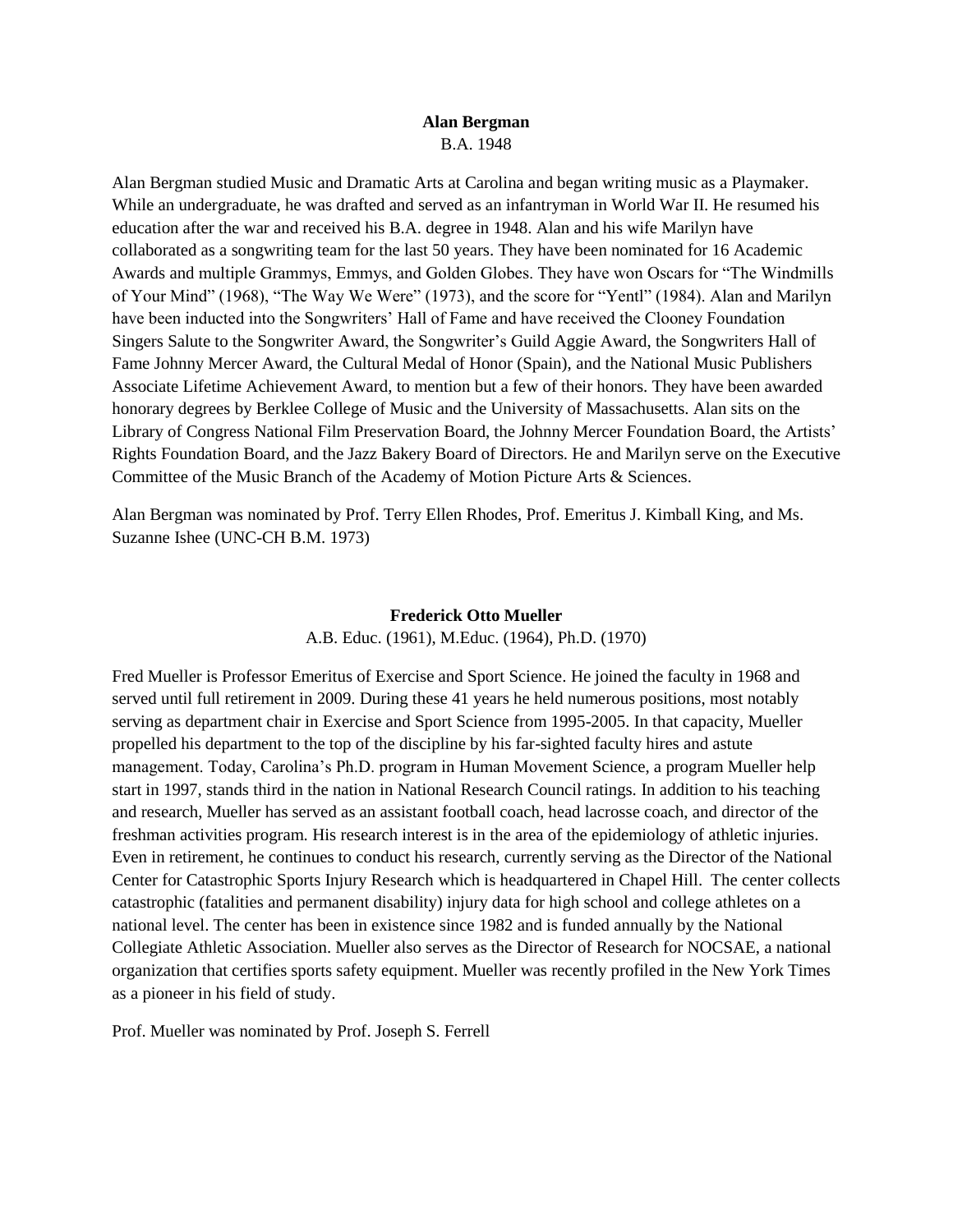# **Linda Ellen Oxendine** A.B. 1967

Linda Oxendine, a member of the Lumbee tribe, is the first American Indian woman to receive a bachelor's degree from Carolina. She served as Professor and Chair of the American Indian Studies Department of the University of North Carolina at Pembroke from 1989 to 2006. Oxendine's teaching and scholarship have contributed significantly to the preservation of knowledge of Lumbee history, language, and culture. She began her career in education as a public school math teacher in Richmond, Virginia, and Pembroke. After working in Washington, D.C., as a volunteer with the federal Office of Indian Affairs and the National Congress of American Indians, Oxendine holds degrees from Carolina (A.B., 1967), Pennsylvania State University (M. Ed., 1973), and the University of Minnesota (Ph.D., 1993). She worked for a number of years as an instructor and administrator with the Minnesota Chippewa Tribe. In 1980 she returned to North Carolina to begin a long association with UNC-Pembroke, an institution cofounded by her great-grandfather. Her father had served as dean of the faculty at Pembroke, and her uncle founded the department she eventually came to chair. Oxendine recently served at Carolina as Elder in Residence for the American Indian Center.

Linda Ellen Oxendine was nominated by Dr. Clara Sue Kidwell

# **Thomas Hart Sayre**

A.B. 1973

Thomas Sayre is co-founder with Steve Shuster of Clearscapes, a multidisciplinary design firm located in Raleigh, North Carolina. Working as a sculptor, Sayre has been involved in the design and construction of projects that include children's museums, historic renovations, art museums, performing arts centers, and both public and private art commissions. Sayre attended St. Alban's School in Washington D.C. where he studied welding and metal fabrication and design with Thomas D. Soles. He won a Morehead Scholarship to Carolina, studied sculpture with Prof. Robert Howard, and earned his undergraduate degree with a double major in English and Fine Arts. He graduated Phi Beta Kappa and summa cum laude. Sayre's commissions and public projects are found all over the United States and abroad. They include Shimmer Wall at the Raleigh Convention Center (2009); Curve Ball at the Nationals Baseball Stadium in Washington, D.C. (work in progress), Corpus Callosum at the Anschutz Medical Campus, Denver, Colorado (2009); Citizen at the Nashville Public Square, Nashville, Tennessee (2010); Gyre, North Carolina Museum of Art (1999); Trajectory, Charlotte Arena (2005); and Phuket Cheddi, a pagoda in Chang-Mai, Thailand (2004). His work has won numerous awards.

Thomas Hart Sayre was nominated by Prof. Emeritus Marvin Saltzman